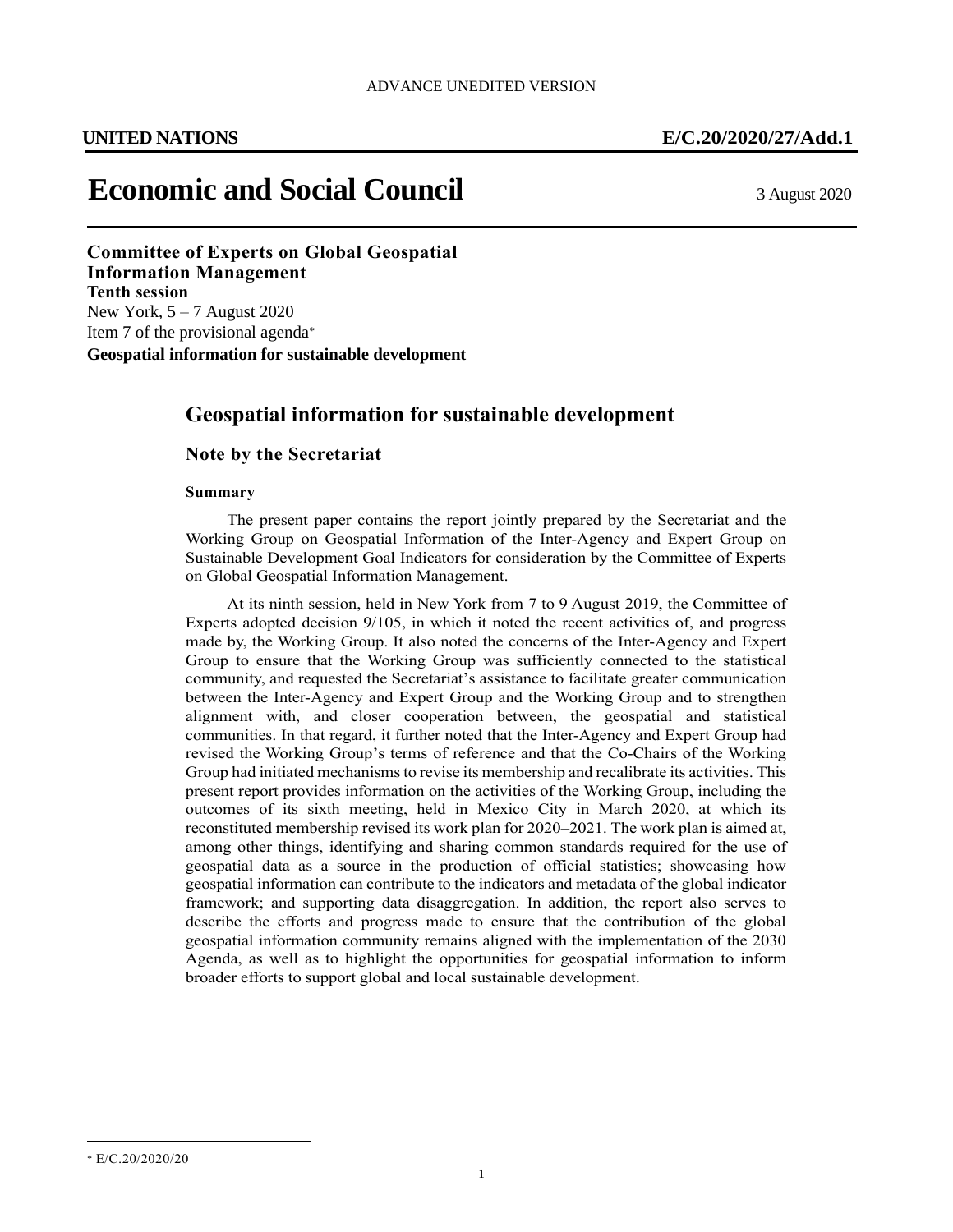# **I. Introduction**

1. The Economic and Social Council (ECOSOC), in its resolution 2016/27 in July 2016, noted that the Committee of Experts is well placed to continue to contribute to the work of the United Nations, especially in the context of efforts to assist Member States in implementing the 2030 Agenda for Sustainable Development, the Sendai Framework for Disaster Risk Reduction 2015–2030, the Paris Agreement on climate change and the SIDS Accelerated Modalities of Action (SAMOA) Pathway, and stressed the need to strengthen the coordination and coherence of global geospatial information management, in capacitybuilding, norm-setting, data collection, data dissemination and data sharing, among others, through appropriate coordination mechanisms1.

2. The Sustainable Development Goals Report 2020 brings together the latest data to show us that, before the COVID-19 pandemic, progress remained uneven and not on track to meet the sustainable development goals (SDGs) by 2030. Now, due to COVID-19, an unprecedented health, economic and social crisis threatening lives and livelihoods, is making the achievement of SDGs even more challenging. At the start of this Decade of Action to deliver the SDGs, the Secretary General of the United Nations, in the report's foreword, called for renewed ambition, mobilization, leadership and collective action, not just to beat COVID-19, but to recover better, together – winning the race against climate change, decisively tackling poverty and inequality, truly empowering all women and girls and creating more inclusive and equitable societies everywhere2.

3. One important area of collective action and innovation is the integration of geospatial and statistical information. The integrated analysis and visualization of geospatially enabled data on SDG indicators enhances the ability of policymakers and the public at large to understand and respond to local circumstances and needs across geographic space and time. This integration also offers insights into data connections and relationships that can be further explored by combining traditional and non-traditional sources of data, statistics, and information3.

4. At its ninth session, held in New York from 7 to 9 August 2019, the Committee of Experts adopted decision 9/105, in which it emphasized that implementing the 2030 Agenda for Sustainable Development was a principal focus of the Committee of Experts, as evidenced by the themes, aims and objectives of its activities, and that the contribution of geospatial information, Earth observations and other relevant data must remain rigorous and relevant.

5. This present report provides information and updates to the Committee of Experts on the initiatives of the Secretariat and the activities of the Working Group on Geospatial Information of the Inter-Agency and Expert Group on Sustainable Development Goal Indicators (Working Group), including the outcomes of its sixth expert meeting. This report also serves to inform the efforts and progress made to ensure that the contribution of the global geospatial information community remains aligned with the implementation of the 2030 Agenda, as well as to highlight the opportunities for geospatial information to inform broader efforts to support sustainable development.

 $\overline{\phantom{a}}$ 

<sup>1</sup> E/RES/2016/27

<sup>2</sup> <https://unstats.un.org/sdgs/report/2020/The-Sustainable-Development-Goals-Report-2020.pdf>

<sup>3</sup> Sustainable Development Goals Report 2020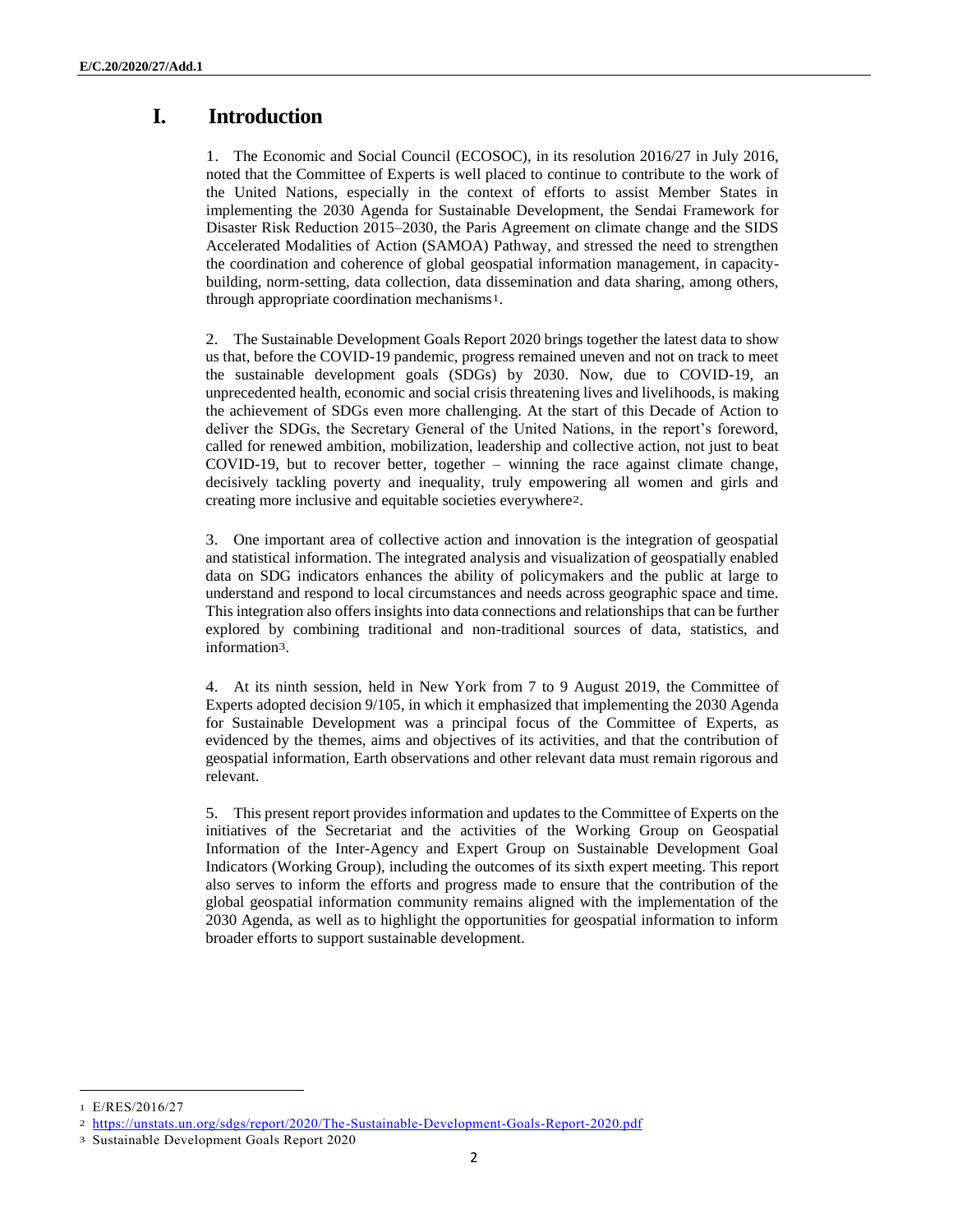# **II. Implementing the 2030 Agenda with geospatial information**

6. The Sustainable Development Goals Report 2020 noted that "far from undermining the case for the SDGs, the root causes and uneven impacts of COVID-19 demonstrate precisely why we need the 2030 Agenda, the Paris Agreement on climate change and the Addis Ababa Action Agenda, and underscore the urgency of their implementation".4

7. The 2030 Agenda presents all countries and the global policy community with a set of significant development challenges that are almost entirely geographic in nature. Meeting the new data requirements is already proving difficult for many countries, but the 2030 Agenda further demanded that by 2020 this enhanced data availability can support and address the capacities of developing countries, particularly African countries, least developed countries, small island developing States, and land-locked developing countries. However, the challenges faced in the collection, processing, production, analysis, and dissemination of reliable, timely, accessible, and sufficiently disaggregated data for better evidence-based policy- and decision-making are considerable. The extent of this challenge has been underestimated, and is further amplified by geospatial data, leadership, knowledge, and innovation primarily limited to some countries, the majority being the developed countries. While technologies are evolving at a rapid pace, the commensurate capabilities, skills, and opportunities in the developing countries are not.

8. Entering the fifth year of national to global reporting on the SDGs, countries have realized the challenges and difficulty of translating the shared vision of the 2030 Agenda into national development plans and strategies that ensure that no one is left behind. In 2018, in providing the annual Sustainable Development Goals Report, the Secretary-General of the United Nations noted that without evidence of where we stand now, we could not confidently chart our path forward in realizing the SDGs. Reflecting the challenges faced in the collection, processing, analysis, and dissemination of reliable, timely, accessible, and sufficiently disaggregated data, called for better evidence-based policymaking. While today's technology makes it possible to collate the data we need to keep the promise to leave no one behind, political leadership, resources and commitment is needed to use the tools now available. Not only do countries continue to lack the essential baseline data and enabling technologies to help guide development, governments also remain a considerable distance from fully developing and implementing the required policies and frameworks to ensure that development progress interventions are effective, measurable and sustainable.

9. To ensure that the contribution of the global geospatial information community remains aligned with the implementation of the 2030 Agenda, and remains rigorous and relevant, the Committee of Experts has developed frameworks, mechanisms and principles, that demonstrate and leverage the strength of complementary work of the global geospatial information community to implement the 2030 Agenda and the production of the SDGs indicators. These include:

(a) The Integrated Geospatial Information Framework (IGIF), which provides a basis, a mechanism and guide for developing, integrating, strengthening, and maximizing geospatial information management and related capacities in all countries. It will assist countries in bridging the geospatial digital divide, secure socio-economic prosperity, and to leave no one behind. This overarching and strategic Framework focuses on the role of geospatial information in the digital age and how geospatial information is integral to government policy and decision-making at all levels. The IGIF is being operationalized at the national level through country-level Action Plans.

 $\overline{a}$ 

<sup>4</sup> Sustainable Development Goals Report 2020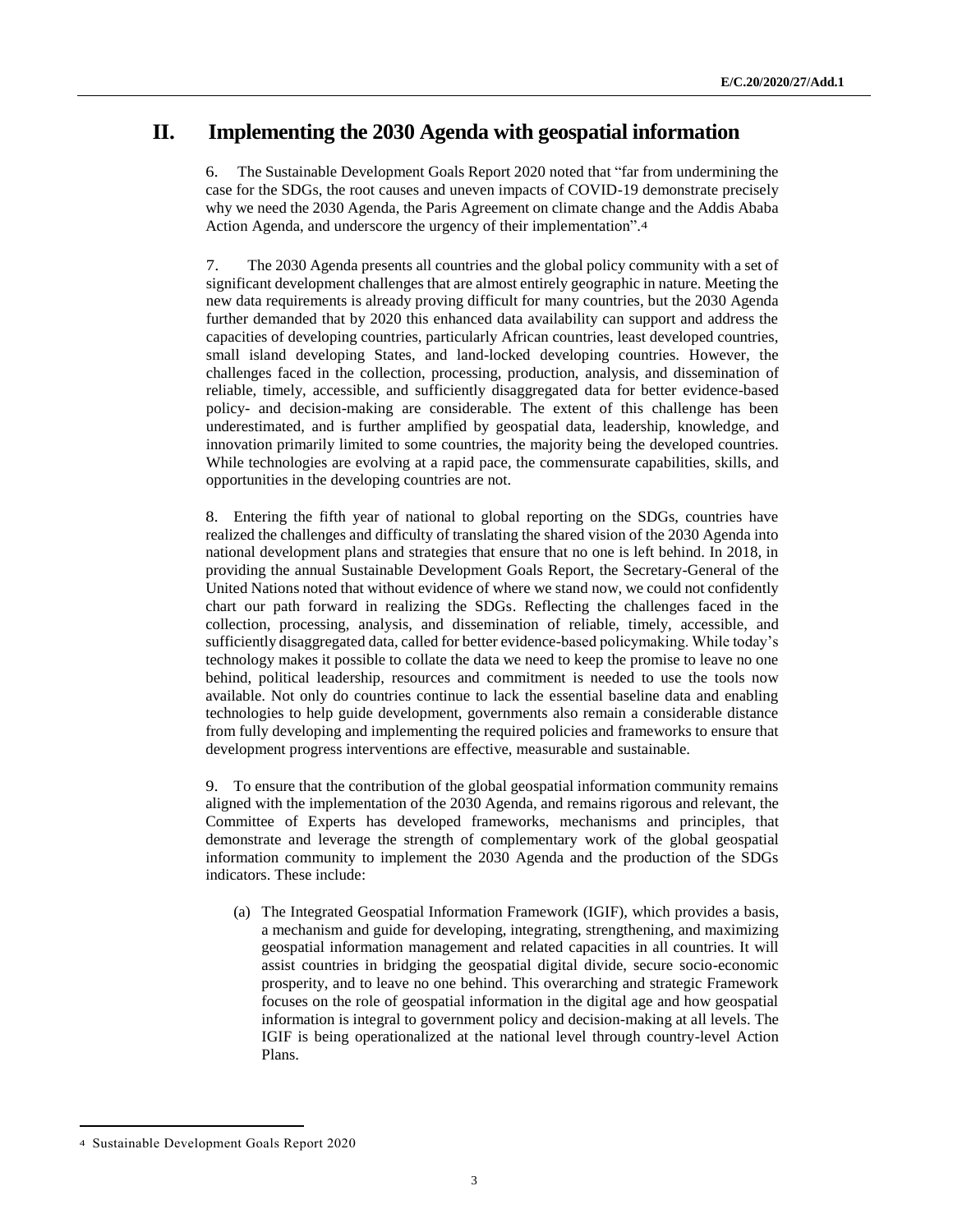- (b) The Global Statistical Geospatial Framework (GSGF), a principles-based framework which facilitates the integration of geospatial information, statistics, and other data for integrated analysis to inform and facilitate data-driven policy and decision-making in support of national and local development priorities. The GSGF is being implemented regionally and nationally by countries to support the creation, analysis, and dissemination of geospatially enabled statistics.
- (c) The Global Geospatial Fundamental Data Themes, comprising a reference frame and a set of thirteen data themes to enable the measurement, monitoring, and management of the data needs of sustainable development in a consistent way over time, and to facilitate evidence-based policy- and decision-making. Each theme is a high-level categorization of a subject on which data can be collected, shared, and disseminated.
- (d) The Framework for Effective Land Administration (FELA), a reference for developing, renewing, reforming, strengthening, and modernizing land administration towards accelerated efforts to document, record and recognize people to land relationships in all forms. Land administration is the process of determining, recording, disseminating, and updating information about the relationships between people, land, and place.

10. These frameworks, mechanisms and principles, developed and adopted by the Committee of Experts, serve the global geospatial information community: to further strengthen and innovate processes towards the integration of geospatial and statistical information; to combine traditional and non-traditional sources of data, statistics, and information; for integrated analysis and visualization of geospatially enabled data on SDG indicators; and to offer insights into data connections and relationships; so as to enhance the ability of policy and decision-makers and the public at large to understand and respond to local sustainable development circumstances and needs across geographic space and time.

- 11. Some key opportunities are observed:
	- (a) Certain types of fundamental geospatial data (e.g., elevation and topography, land cover, transportation networks, settlements, and geographic names) should be collected and provided to underpin the production of indicators.
	- (b) Reliable geospatial data would be better collected by individual countries at a national level. For some indicators like e.g. under SDG 11, even the local administrative level should be involved more intensely. For indicators requiring urban and rural disaggregation, data must be geocoded and collected at the local level (city/urban or rural areas). Such datasets can then be aggregated, as appropriate, at sub-national, national, or global levels, and can be compared with independent international (global) data sources.
	- (c) For robust comparability, such geospatial data should be provided in a standardized manner regarding several technical properties, such as spatial resolutions, thematic detail, and accuracy and temporal periodicity.

12. However, these opportunities remain a challenging task for many Member States, with clear differences between countries on data richness and capabilities, impeding the provision of long-term consistent and comparable data. It is recognized that some countries continue to lack certain types of fundamental geospatial data while others might lack the requisite data collection capacities. In this regard, the Secretariat continues its capacity and capability development activities, collaborating with the Regional Committees and groups within the Committee of Experts, regional commissions, and technical partners. These activities include conceptualizing and delivering technical workshops, learning events, and seminars.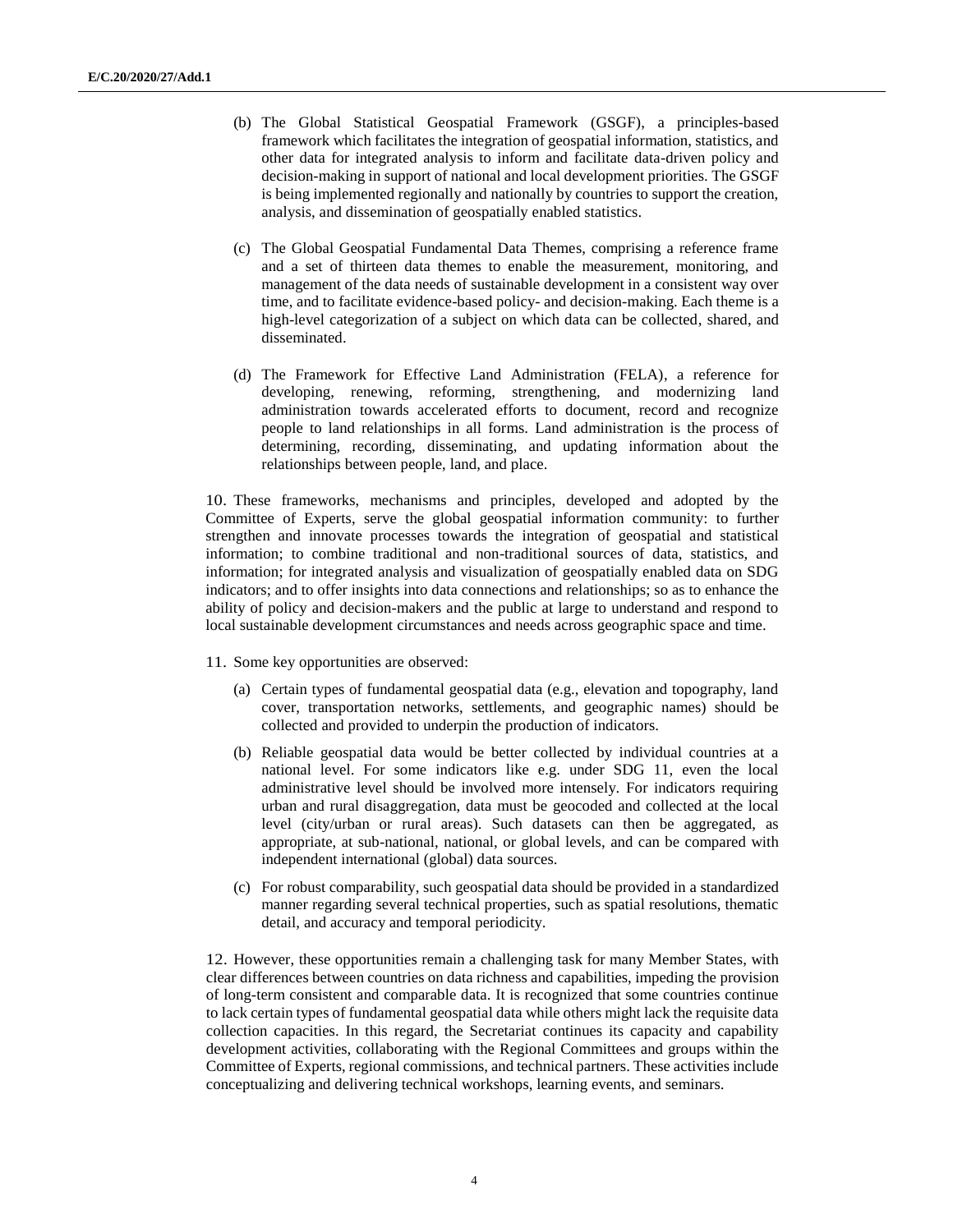### **The Deqing International Workshop and Seminar with the theme 'The Data Ecosystem for Sustainable Development'**

13. The Deqing International Workshop and Seminar on United Nations Global Geospatial Information Management was convened on  $17 - 22$  October 2019 in Deqing, China, with the theme 'The Data Ecosystem for Sustainable Development'5. This six-day event allowed participants to engage, interact and learn from one another to realize a data ecosystem for sustainable development, and consisted of three components: i) Technical Learning Event on the Data Ecosystem for Sustainable Development – Integrative Technologies and Processes; ii) Technical Briefing and visit on the Deqing SDGs Profile; and iii) Technical Seminar on the Data Ecosystem for Sustainable Development. Participants discussed and exchanged experiences, information and knowledge on available integrative geospatial technologies and processes to bring together data from multiple sources that were collected for differing uses. The Workshop and Seminar deliberated the rationale, features and considerations for a data ecosystem for sustainable development.

#### *Technical Learning Event on the Data Ecosystem for Sustainable Development*

14. The Technical Learning Event on the Data Ecosystem for Sustainable Development was a capacity and capability development component within the Deqing International Workshop and Seminar, attended by fifteen participants from both the geospatial and statistical communities from ten Member States; (Guyana, Jordan, Kenya, Mongolia, Nepal, Philippines, Rwanda, Senegal, Tajikistan and China). The three-day technical learning event included hands-on interactive and practical segments, where participants worked through a means to integrate data to deliver information and evidence for the implementation of national development priorities and for sustainable development. The learning event improved the knowledge and understanding of the participants on the vital and integrative role of geospatial technologies and processes, and the importance of 'nationally' integrated geospatial information management.

15. The learning event demonstrated available geospatial technologies and processes, and strengthened understandings of the 'how' to integrate geospatial, statistical, and other information through a system-of-systems approach. Participants realized the need to work together, particularly the geospatial and statistical community, to share data, and to avoid duplication. They observed that technology and processes available are no longer daunting and there is no need to be an 'information and communication technology (ICT) expert' to work with and apply the integrative geospatial technologies and processes. They also observed the necessity of working with standards including agreeing on geocodes. In some national situations, there will be the need to strengthen their legal framework, institutional arrangements, and governance to reap the benefits of the integrative technologies and processes available.

#### *Technical Seminar on the Data Ecosystem for Sustainable Development*

16. The Technical Seminar on the Data Ecosystem for Sustainable Development was a twoday open event co-organized with the Ministry of Natural Resources of China and the Zhejiang Provincial Government with 173 participants - 139 national participants from all over China, and representatives from Armenia, Bangladesh, Dominican Republic, Fiji, Guyana, Indonesia, Jordan, Kenya, Kyrgyzstan, Lao PDR, Mongolia, Nepal, Rwanda, Senegal, Sri Lanka and Tonga. The welcome remarks, from the Vice Minister, Ministry of Natural Resources, were delivered by the Deputy Director General, Department of International Cooperation in the Ministry. The official opening statement was delivered by the Under-Secretary-General, Economic and Social Affairs of the United Nations, who urged

 $\overline{a}$ 

<sup>5</sup> <http://ggim.un.org/meetings/2019/Deqing/>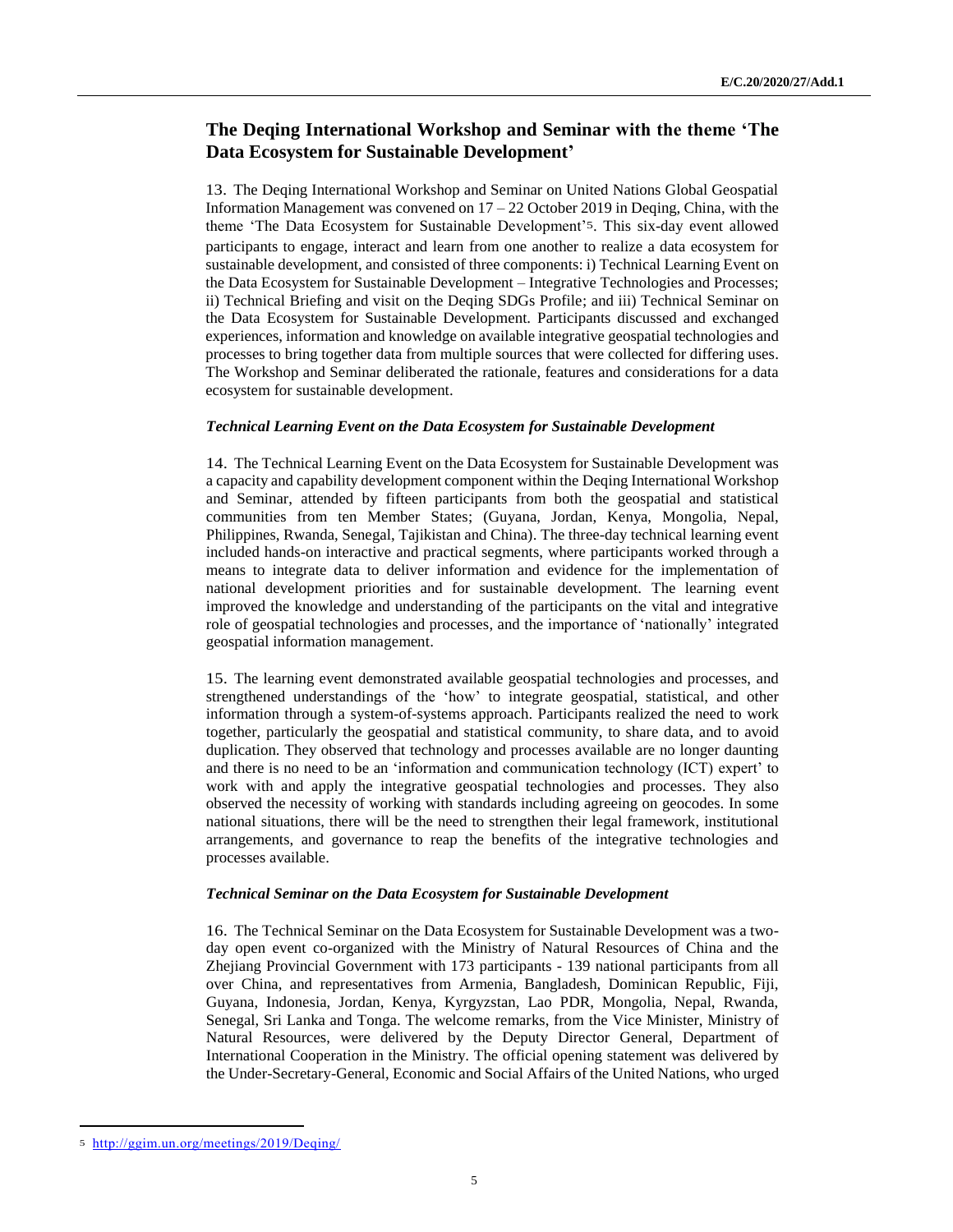efforts to strengthen the data ecosystem for sustainable development towards improved progress in the SDGs.

17. Through a series of thematic sessions and panels, the Technical Seminar stressed the need: to institutionally integrate and interoperate, coordinate and collaborate; to leverage available geospatial technologies and processes to evolve the data ecosystem for sustainable development; and to deliver the data and information for governments, organizations, businesses, and communities to make informed decisions. Many panelists stressed the importance to strengthen nationally integrated geospatial information management, as well as stakeholder engagements and partnerships. Panelists recognized the need to intensify efforts to share timely, reliable and quality information, to provide the 'what', the 'who', the 'how', the 'when' and the 'where' to address challenges facing their communities and country.

#### **Data Ecosystem for Sustainable Development**

18. The 2030 Agenda and its 17 SDGs are highly dependent on geospatial information and enabling technologies as the primary data and tools to measure 'where' progress is, or is not, being made, particularly at 'disaggregated' sub-national and local levels. In this regard, the 2030 Agenda specifically demands the need for new data acquisition and integration approaches, including to exploit the contribution to be made by geospatial information and Earth observations to support the implementation of the SDGs, targets and global indicators.

19. The data ecosystem for sustainable development is the nexus for delivering timely, reliable, and quality information necessary for evidence-based decisions and accountable actions for sustainable development and to leave no one behind. This data ecosystem support efforts to: address climate related variabilities and impacts (small islands developing States); seize the opportunities and benefits of digital transformation (least developed countries); and improving the wellbeing of communities. The Deqing International Workshop and Seminar reinforced the need to work together, to coordinate and collaborate locally, nationally, and globally to evolve the data ecosystem for sustainable development with the IGIF providing the feasible path forward.

20. Globally agreed and adopted frameworks, mechanisms, and principles anchored by the overarching and strategic IGIF, supported by integrative and collaborative geospatial technologies and processes, provide the means to effectively share, integrate and deliver data needed for the implementation of the 2030 Agenda. The system-of-systems approach, federating information with platforms and data hubs is beginning to meet the demand for information and insights to attend to local needs, as demonstrated by the Deqing SDGs Knowledge-oriented Data Hub, at the sub-national, national and global levels.

21. The broad and transformative nature of the 2030 Agenda provides opportunities for the geospatial information community to meet the unprecedented need for more and new sources of data to cover all aspects of sustainable development, and to leverage the integrative capacities of geospatial information. In this regard, the preparation of a Geospatial Roadmap for the SDGs by exploiting timely, reliable and quality geospatial information and Earth observations for the production of the SDGs indicators is a key activity for the Working Group on Geospatial Information of the Inter-Agency and Expert Group on Sustainable Development Goals Indicators.

## **III. Federating Information for Sustainable Development**

22. At its eighth session, held in New York from 1 to 3 August 2018, the Committee of Experts adopted decision 8/101, in which it commended the initiative of the Statistics Division and Esri with regard to the research exercise conducted in a number of pilot countries aimed at establishing a federated information system of national and global data hubs for the SDGs, encouraged national geospatial information authorities and national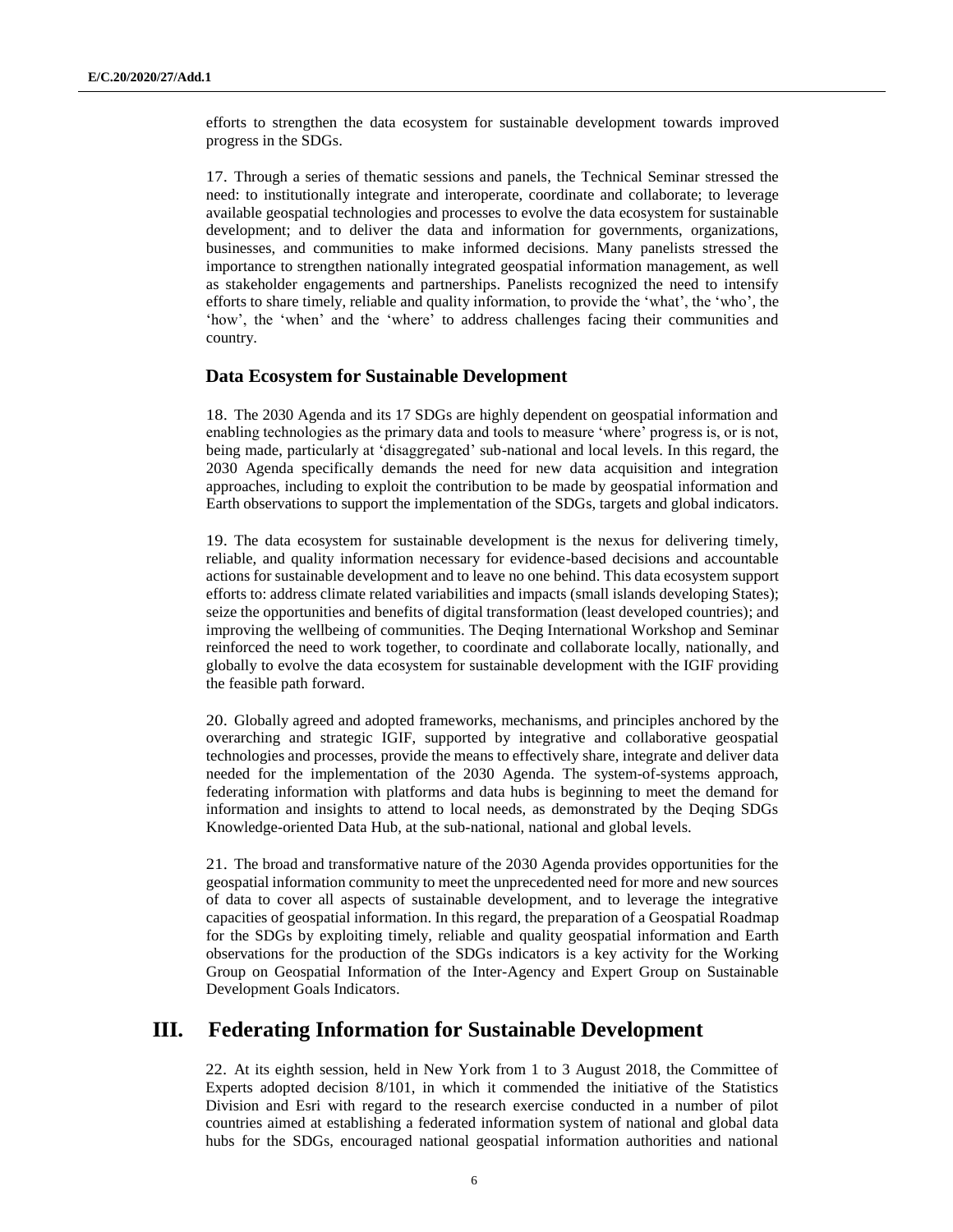statistical offices to continue to collaborate and develop the valuable initiative further. The Committee agreed to take a strategic leadership role in guiding the geospatial aspects of the federated information system with regard to the SDGs, taking into account the existing work achieved in national spatial data infrastructures and the need for flexibility in the development of geospatial information management at the national level.

23. Sharing and integrating data from multiple sources, and across multiple data systems, where more and better data is available, accessible, and applied to the fullest extent possible, is needed for sustainable development. At the same time, the concepts and understanding of a 'federated information system' or a 'systems-of-systems' approach is quickly emerging as a key element of the data ecosystem. A federated, 'system-of-systems' can be viewed as multiple, often dispersed, independent systems as part of a larger, more complex system which interact to form a complex and unified whole – offering more integrated functionality and performance. This can be applied to sustainable development, federating data and information from across data and information systems, and leveraging available integrative technologies and processes through a system-of-systems approach. Such capabilities will enable countries to collect, manage, share, and analyze policy-relevant, actionable SDG data and information at the national and sub-national levels, and in an integrated and scalable environment.

24. Utilizing integrative technologies for implementation of a system-of-systems approach, with reliable, secure, and scalable platforms and data hubs, will assist countries in their efforts to address national priorities and monitor and report on the SDGs. In a geospatial context, this means bypassing the heavy legacy geospatial technology, infrastructure and practices adopted in past years, and 'leap-frogging' with available technology to more agile and flexible geospatial solutions that leverage technology, cloud services, the semantic web, and analytics. An example of such a federated system-of-systems approach has been the implementation of a Federated Information System for the SDGs (FIS4SDGs). This initiative focuses on the development of a scalable global network of interoperable and country-led SDG Data Hubs that can connect to a global Open SDG Data Hub.

25. Leveraging the system-of-systems approach is a key feature of 'innovation' in the IGIF. Aspects of geospatial information throughout the IGIF – data, processes, algorithms, analytics, devices, tools, and services – are what make up the systems and their capabilities. Similarly, the SDGs Geospatial Roadmap, being prepared by the Working Group on Geospatial Information of the Inter-Agency and Expert Group on Sustainable Development Goals Indicators, applies the federated system-of-systems approach of the FIS4SDGs as the enabling data/technology framework for communicating and enhancing the awareness of geospatial information to support the SDGs.

# **IV. Working Group on Geospatial Information of the Inter-Agency and Expert Group on Sustainable Development Goals Indicators**

26. In July 2019, the Inter-Agency and Expert Group on the Sustainable Development Goal Indicators (IAEG-SDGs) revised the terms of reference for its Working Group on Geospatial Information (Working Group) in consultation with the co-Chairs of the Working Group. This revision was made at the conclusion of the Working Group's first three-year cycle to achieve a better working relationship, synergy and coordination between the statistical and geospatial information communities. The terms of reference were presented by the co-Chairs of the Working Group to the IAEG-SDGs at its tenth meeting in Addis Ababa, Ethiopia, in October 2019. Providing the objectives, governance, tasks, and membership of the Working Group, the terms of reference were approved by IAEG-SDGs at its meeting. This established the next phase of operational modality, enabling the Working Group to build on its existing contributions, including the use of geospatial tools for the analysis, production, and dissemination of a number of indicators of the global indicator framework.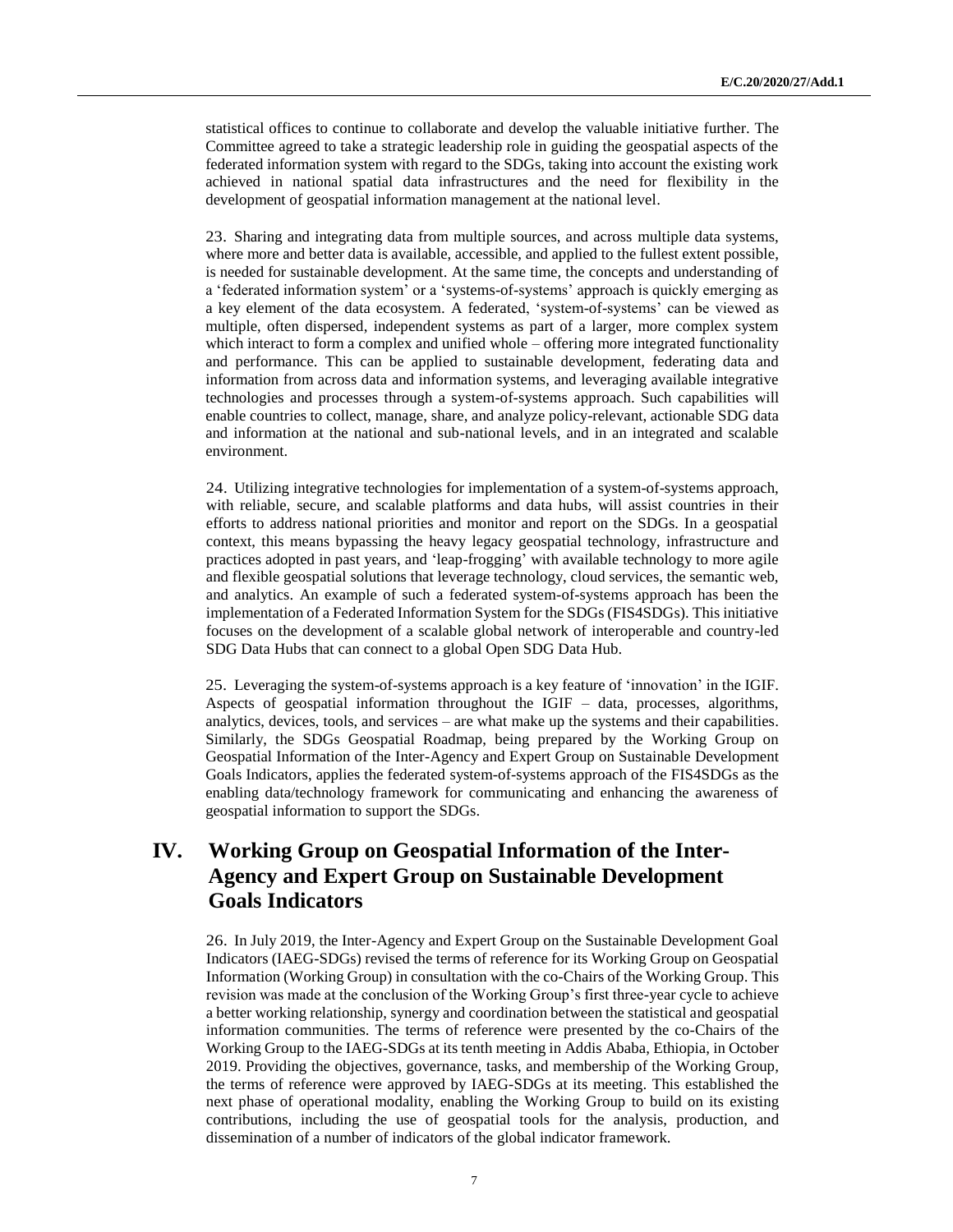#### *Membership*

27. Following the tenth meeting of the IAEG-SDGs, the co-Chairs of the Working Group, Ireland and Mexico, initiated actions to refresh the membership of the Working Group, and in particular, to include increased membership from the IAEG-SDGs. The membership of the Working Group is presently Canada, Colombia, Denmark, Indonesia, Ireland, Italy, Malaysia, Mexico, Namibia, Netherlands, Niger, Oman, Senegal, Food and Agriculture Organization of the UN, Joint UN Programme on HIV/AIDS, UN Environment, UN Human Settlement Programme, UN Population Fund, UN Women, World Health Organization, EuroStat/European Commission, Organization for Economic Cooperation and Development (OECD), Group on Earth Observations (GEO) and Laboratory for Geoinformation Science and Remote Sensing, Wageningen University. Seven of the thirteen Member States on the Working Group are members of the IAEG-SDGs.

#### *Sixth Meeting of the Working Group*

28. The sixth meeting of the Working Group was convened in Mexico City, Mexico, from 9 to 11 March 2020. Hosted by the National Institute of Statistics and Geography (INEGI) of Mexico this meeting allowed the Working Group to review its progress and work since its inception, and with additional guidance from the IAEG-SDGs. A key outcome was the development of the Working Group's work plan and associated activities for 2020 – 2021. The Working Group broadly discussed: the importance of geospatial information to the 2030 Agenda; the current state of applying geospatial information and Earth observations for disaggregation by geographic location and the production of indicators; experiences and practices from Member States; needs of some custodian agencies; and, consider developing guidance that the IAEG-SDGs, custodian agencies and the broader statistical community require.

29. Noting the need for closer alignment with the priorities and activities of the IAEG-SDG the Working Group held an extensive discussion regarding the importance of communication and coordination. The Working Group agreed that through its coordination role, it could support the communication and translation of technical aspects of geospatial processes in the production of indicators into terms more easily understood by decision- and policy-makers.

30. This allowed the Working Group to develop a forward-looking work plan to respond to the emerging needs of the IAEG-SDGs for the 2020 and 2021 period. The tasks are: i) support the identification and sharing of common standards, national and regional experiences, good practices, and frameworks; ii) showcase how geospatial information can contribute to the indicators and metadata; iii) work in closer cooperation with custodian agencies and other actors; iv) review the agreed indicators and metadata; and, v) support efforts on data disaggregation.

#### *Summary*

31. Following the sixth meeting, the Working Group convened two virtual meetings to progress its work plan and activities. The Working Group established a wiki that aims to provide the Working Group with a mechanism that: enables its broader communication and awareness raising efforts; collates national experiences in applying geospatial information to support the production of indicators; showcases proven toolkits and agreed methodologies, including tutorials and real-world examples that will support Member States to improve their application of geospatial information and Earth observations for the production of indicators; foster the development of 'story-telling' mechanisms to better visualize, communicate, promote and disseminate progress of the work of the Working Group as widely as possible. Going forward, the Working Group will focus on its long-term activities within its work plan, and in particular, the development of the Geospatial Roadmap for the SDGs.